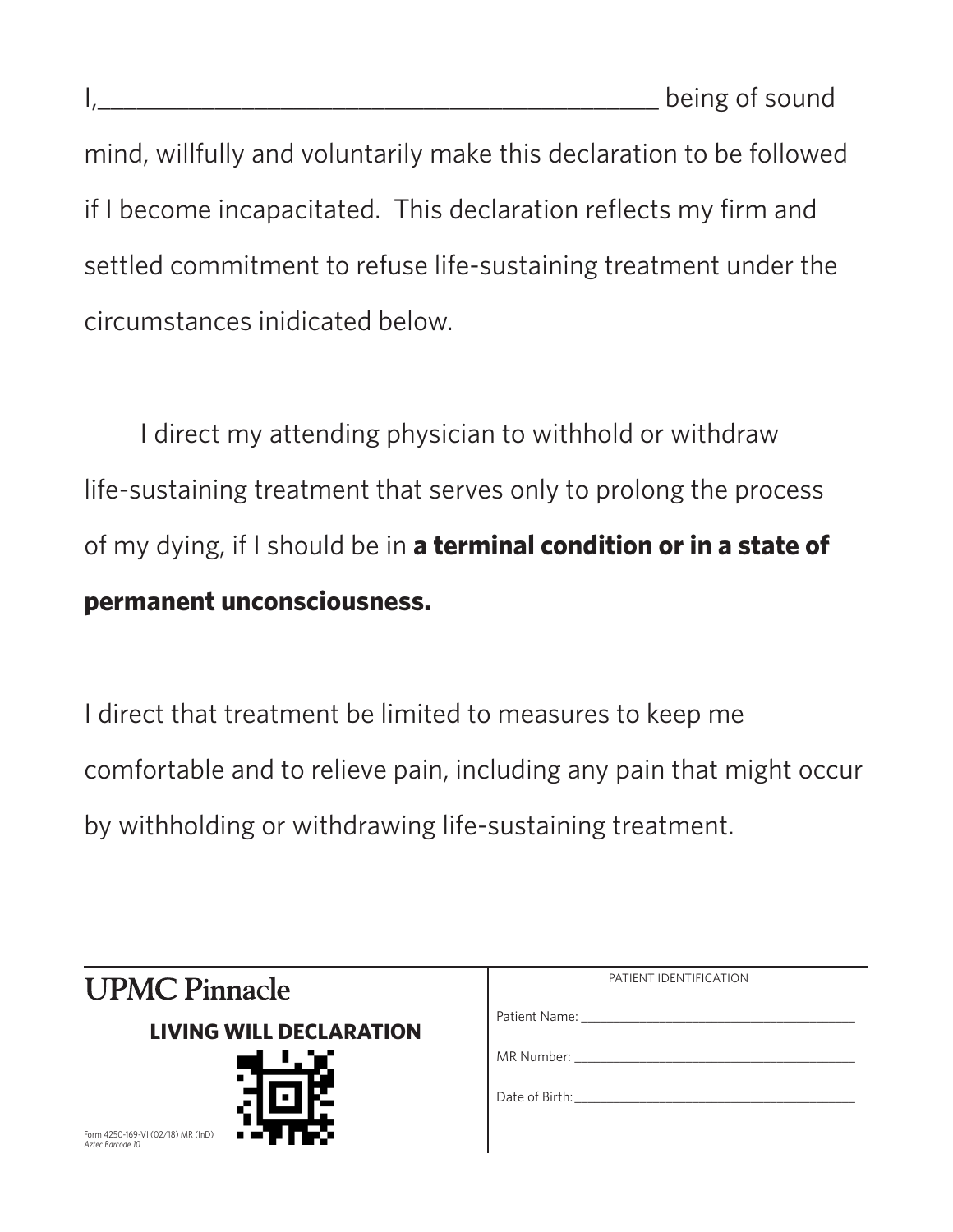In addition, if I am in the condition described above, I feel especially strong about the following forms of treatment.

|  | I do cont want cardiac resuscitation. |  |  |
|--|---------------------------------------|--|--|
|--|---------------------------------------|--|--|

 $I \cap$  do  $\cap$  do not want mechanical respiration.

- $I \cap$  do  $\cap$  do not want tube feeding or any other artificial or invasive form of nutrition (food) or hydration (water).
- $I \cap$  do  $\cap$  do not want blood or blood products.
- $I \cap$  do  $\cap$  do not want any form of surgery or invasive diagnostic tests.
- $1$   $\vert$   $\vert$   $\vert$   $\vert$   $\vert$  do not want kidney dialysis.
- $I \cap$  do  $\cap$  do not want antibiotics.

I realize that if I do not specifically indicate my preference regarding

any of the forms of treatment listed above, I may receive that form

\_\_\_\_\_\_\_\_\_\_\_\_\_\_\_\_\_\_\_\_\_\_\_\_\_\_\_\_\_\_\_\_\_\_\_\_\_\_\_\_\_\_\_\_\_\_\_\_\_\_\_\_\_\_\_\_\_\_\_\_

of treatment. Other instructions: \_\_\_\_\_\_\_\_\_\_\_\_\_\_\_\_\_\_\_\_\_\_\_\_\_\_\_\_\_\_

| <b>UPMC Pinnacle</b>                                  | PATIENT IDENTIFICATION                |
|-------------------------------------------------------|---------------------------------------|
|                                                       |                                       |
| <b>LIVING WILL DECLARATION</b>                        |                                       |
|                                                       | Date of Birth: The Contract of Birth: |
| Form 4250-169-VI (02/18) MR (InD)<br>Aztec Barcode 10 |                                       |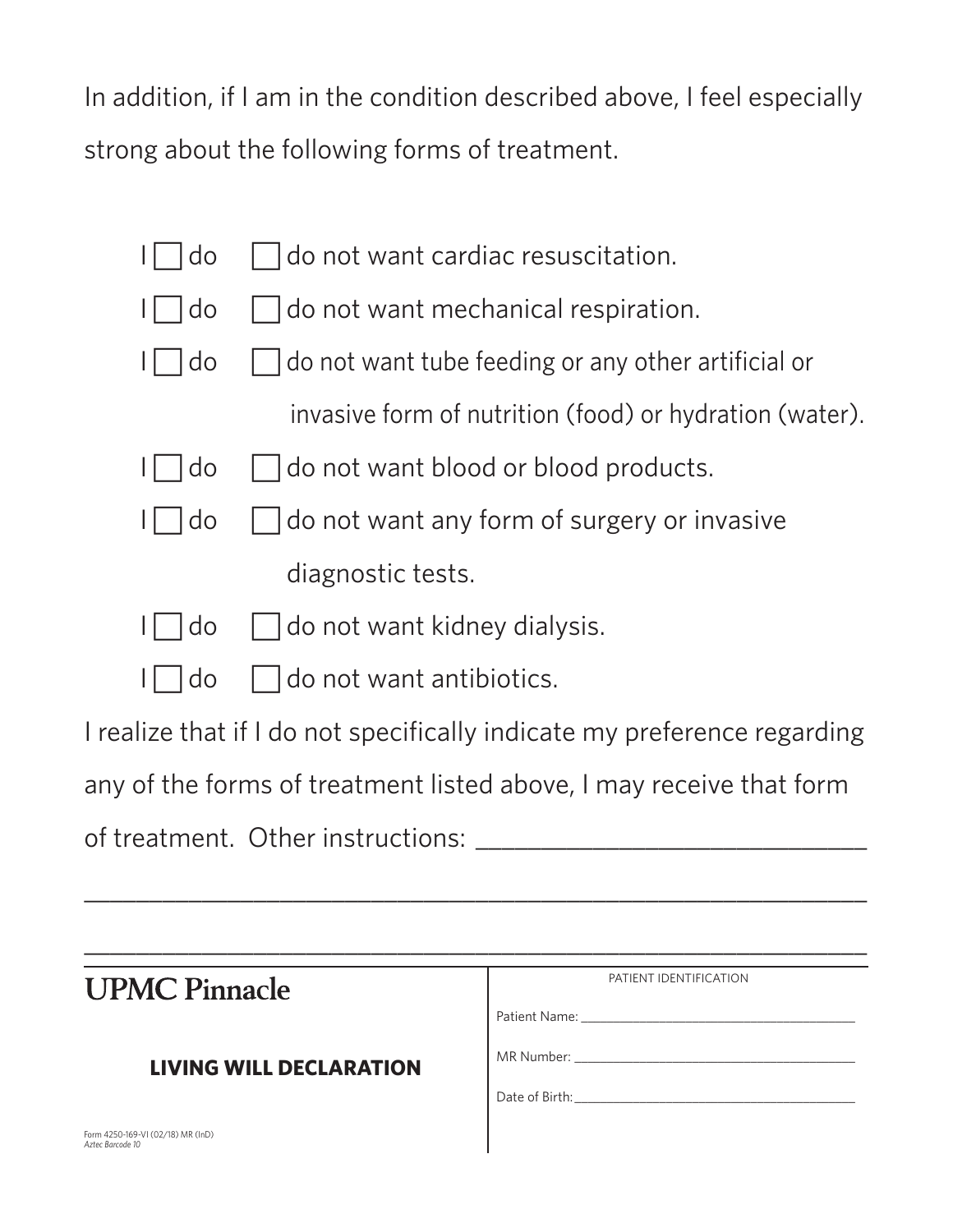I do  $\Box$  do not want to **designate another person as my surrogate** to make medical treatment decisions for me if I should be incompetent and in a terminal condition or in a state of permanent unconsciousness. Name and address of surrogate (if applicable):\_\_\_\_\_\_\_\_\_\_\_\_\_\_\_\_\_\_\_\_\_\_\_\_\_\_\_\_\_\_\_\_\_\_\_\_\_\_\_\_\_\_\_\_\_\_\_

Name and address of substitute surrogate (if surrogate designated above is unable to serve):

\_\_\_\_\_\_\_\_\_\_\_\_\_\_\_\_\_\_\_\_\_\_\_\_\_\_\_\_\_\_\_\_\_\_\_\_\_\_\_\_\_\_\_\_\_\_\_\_\_\_\_\_\_\_\_\_\_\_\_\_

|  | I do do ot want to make an <b>anatomical gift</b> of all or part of |  |  |  |
|--|---------------------------------------------------------------------|--|--|--|
|--|---------------------------------------------------------------------|--|--|--|

\_\_\_\_\_\_\_\_\_\_\_\_\_\_\_\_\_\_\_\_\_\_\_\_\_\_\_\_\_\_\_\_\_\_\_\_\_\_\_\_\_\_\_\_\_\_\_\_\_\_\_\_\_\_\_\_\_\_\_\_

\_\_\_\_\_\_\_\_\_\_\_\_\_\_\_\_\_\_\_\_\_\_\_\_\_\_\_\_\_\_\_\_\_\_\_\_\_\_\_\_\_\_\_\_\_\_\_\_\_\_\_\_\_\_\_\_\_\_\_\_

my body, subject to the following limitations, if any:

| <b>UPMC Pinnacle</b>                                  | PATIENT IDENTIFICATION                                                                                                                                                                                                         |  |
|-------------------------------------------------------|--------------------------------------------------------------------------------------------------------------------------------------------------------------------------------------------------------------------------------|--|
|                                                       | Patient Name: The Contract of the Contract of the Contract of the Contract of the Contract of the Contract of the Contract of the Contract of the Contract of the Contract of the Contract of the Contract of the Contract of  |  |
| <b>LIVING WILL DECLARATION</b>                        | MR Number: The contract of the contract of the contract of the contract of the contract of the contract of the contract of the contract of the contract of the contract of the contract of the contract of the contract of the |  |
|                                                       | Date of Birth:                                                                                                                                                                                                                 |  |
| Form 4250-169-VI (02/18) MR (InD)<br>Aztec Barcode 10 |                                                                                                                                                                                                                                |  |